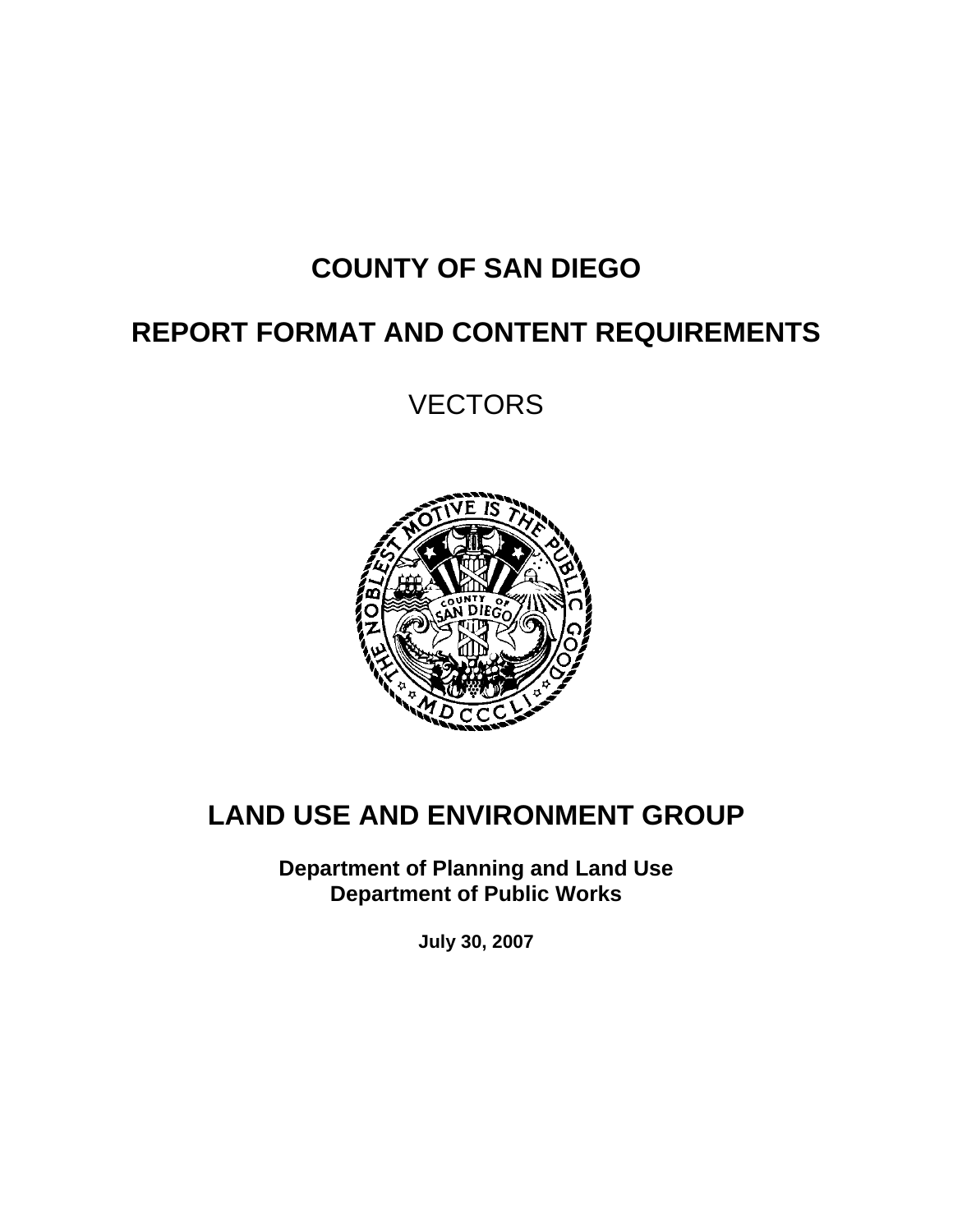#### **PURPOSE**

These Vector Report Format and Content Requirements provide guidance on in the preparation of Vector Management Plans for proposed discretionary projects. These guidelines are designed to:

- 1. Ensure the quality, accuracy and completeness of Vector Management Plans
- 2. Aid in staff's efficient and consistent review of Vector Management Plans from different consultants.
- 3. Provide adequate information to make appropriate planning decisions and to make determinations regarding conformance with applicable regulations.
- 4. Increase the efficiency of the environmental review process and avoid unnecessary time delays.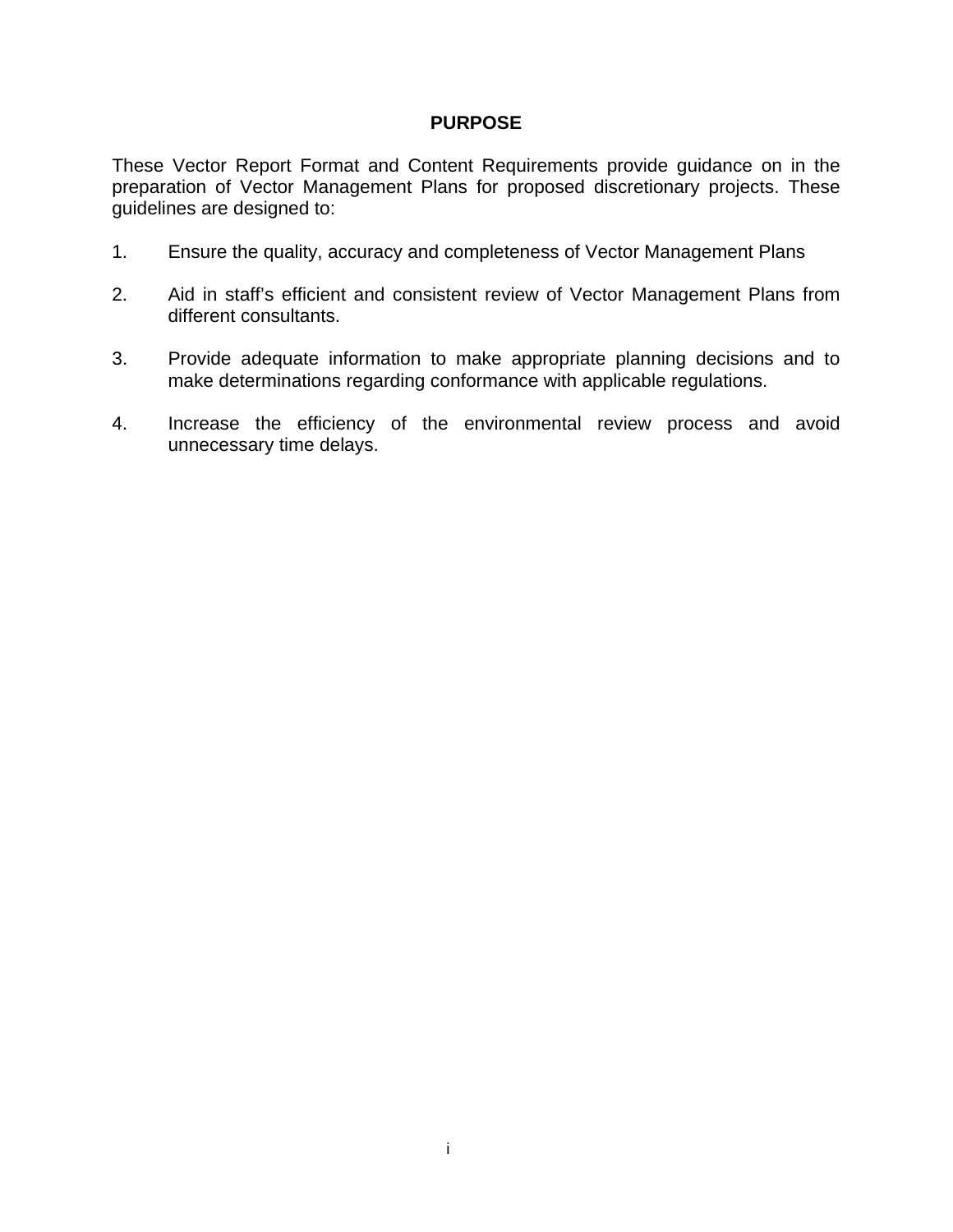### **TABLE OF CONTENTS**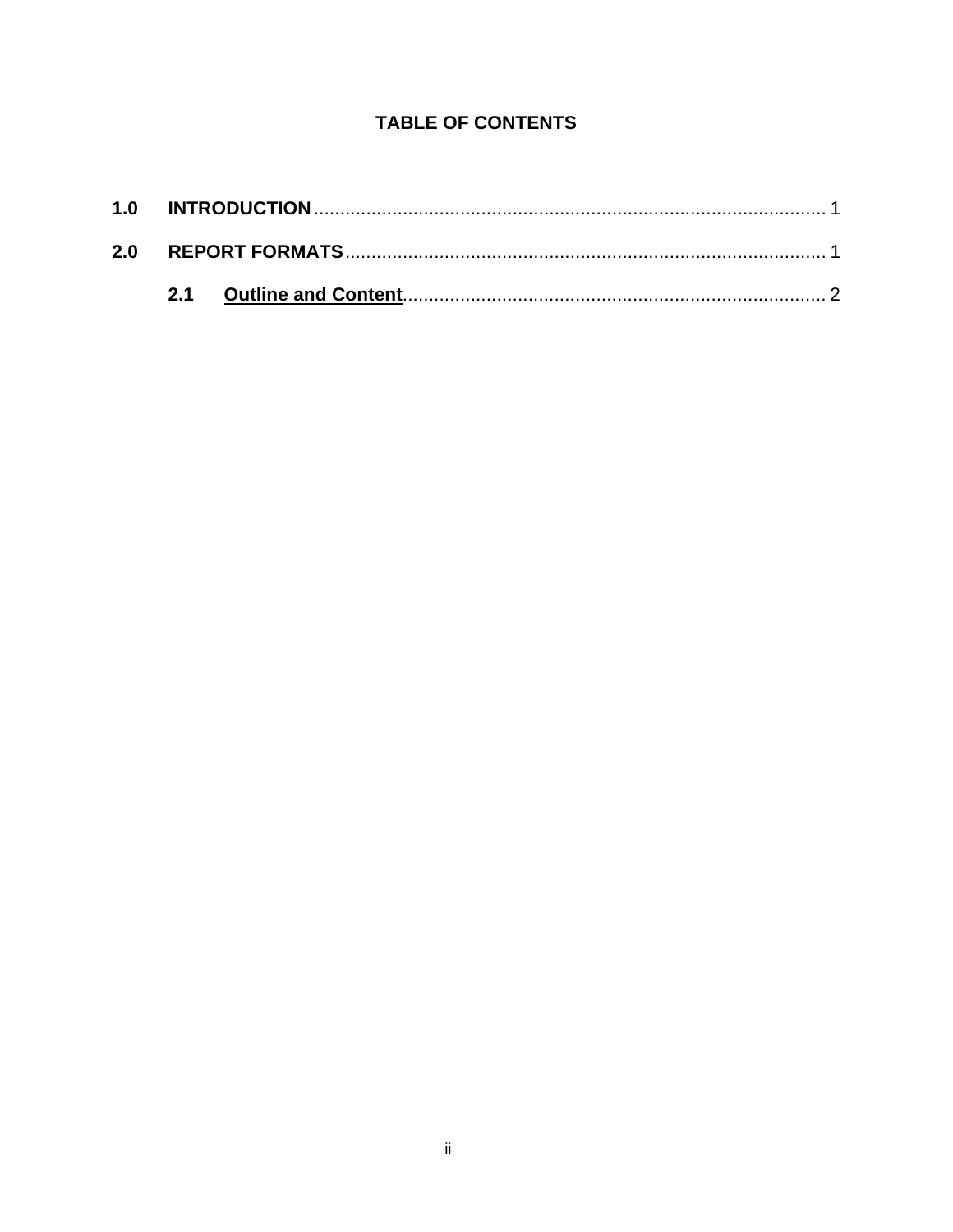#### **1.0 INTRODUCTION**

This document provides guidance to county staff and consultants for the preparation of Vector Management Plans. The intent of these guidelines is to ensure consistency in preparation of Vector Management Plans. Vector management associated with Stormwater Management will typically be incorporated into a project Stormwater Management Plan (SWMP). The report formats that follow are intended for use when a project proposes other potential vector breeding sources such as the storage or management of manure, a recreational pond, or other non-stormwater vector source.

Vector Management Plans shall follow the requirements in this document, but may be prepared by the property owner or other project representative. No certifications are required to prepare and submit a Vector Management Plan to the County of San Diego, however it is recommended that the preparer consult with the DEH VCP for technical guidance. The overall length of reports and the amount of information to include will vary depending on the nature, extent and variety of potential vector sources.

#### **2.0 REPORT FORMAT REQUIREMENTS**

All written reports shall follow these general guidelines:

- Reports should be technical in nature and should avoid extraneous and repetitive information.
- All conclusions must be based on substantial evidence or reasonable assumptions as documented and justified in the report
- Reports should be concise and written in a professional manner suitable for peer review. Staff may reject reports based on quality if the report is written in such a manner that an efficient and detailed review cannot be completed.
- Draft copies of the report shall have all changes made in response to staff comments in strikeout/underline form. Final copies of the report shall be clean, with all editing marks removed.

All Vector Management Plans will be reviewed for technical accuracy and completeness by DPLU and DEH. Reports are considered draft until County staff determines the report to be complete. Each submittal and review of a draft report is considered an "iteration." Staff will review each iteration and determine the report to be complete or respond with comments for necessary changes. The County expects that the first iteration will be as complete and comprehensive as possible however each report may have up to three iterations, after which project denial may be recommended due to inadequate environmental progress.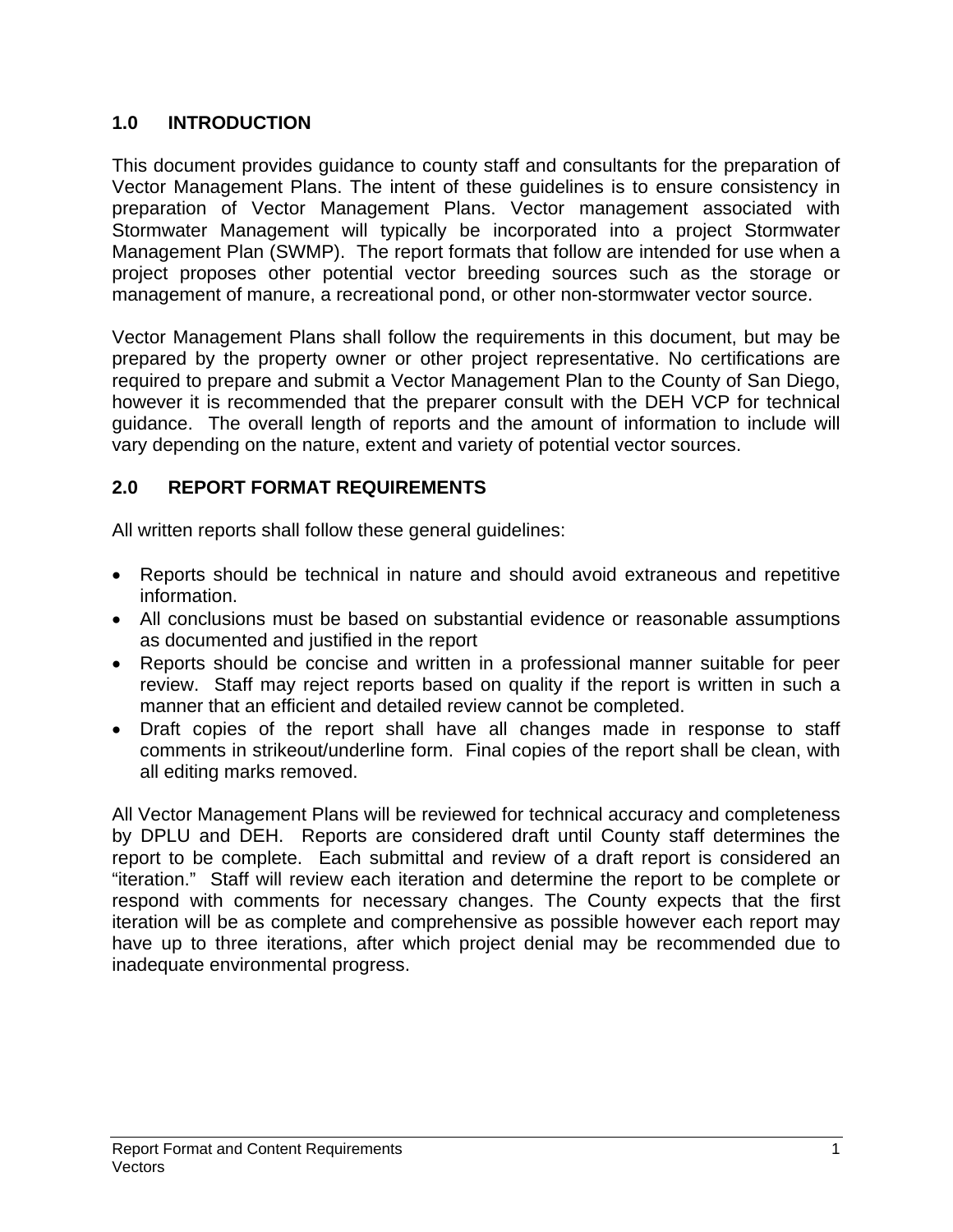#### **2.1 Outline and Content**

The required content of a Vector Management Plan is summarized in the following outline.

### **VECTOR MANAGMENT PLAN OUTLINE**

### **COVER PAGE**

The cover page shall include the following information:

- Project common name
- Project numbers (i.e. TM, ZAP, etc.) including the environmental log number (ER)
- Date (original report date plus dates all subsequent revisions)
- Name of person preparing document, firm name (if applicable) and address
- Project proponent's name and address
- The following statement: "Prepared for: The County of San Diego"

# **TABLE OF CONTENTS**

**GLOSSARY OF TERMS AND ACRONYMS** (if applicable)

### **1.0 INTRODUCTION**

### **1.1 Purpose of the Report**

Describe the purpose of the plan. For example, "The purpose of this Vector Management Plan is to identify best management practices that will be implemented on the project site to minimize vector breeding sources associated with *(state activities that could represent a vector breeding source)*."

### **1.2 Project Description**

Provide a brief project description of the overall project and indicate which project components have the potential to breed vectors such as manure and water troughs from a proposed horse barn or kennel.

### **1.3 Environmental Setting (Existing Conditions)**

Briefly describe the existing condition on the project site (i.e. undisturbed natural vegetation, agricultural land with an existing residence onsite, disturbed vacant land, etc.). Also describe the land uses surrounding the project site (i.e. rural residential to the north of the project site, agricultural land to the south and east, and higher density urbanized lands to the west).

# **2.0 VECTOR MANAGEMENT**

### **2.1 Management Practices**

Describe the management practices that will be employed to minimize vector